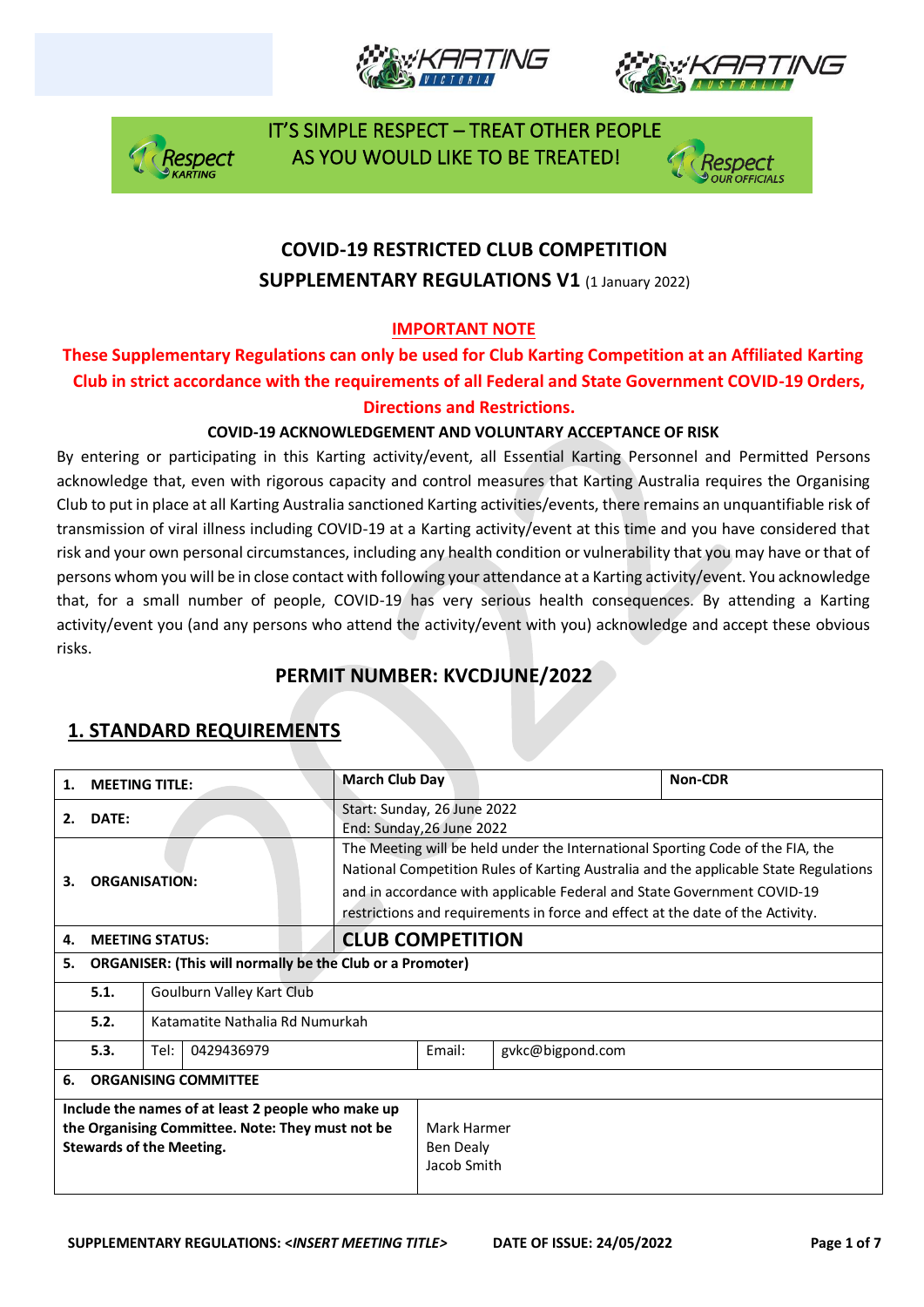







| 7. ESSENTIAL OFFICIALS (Ref: General Rules Chapter 7 Rule 4 - "Essential Officials")                                                                     |                                                           |
|----------------------------------------------------------------------------------------------------------------------------------------------------------|-----------------------------------------------------------|
| <b>Stewards of The Meeting</b><br>Note: Chief Steward Must be Grade 3 or Higher                                                                          | Leticia Harmer (Chief Steward)                            |
| Clerk of the Course                                                                                                                                      | <b>Steve Black</b>                                        |
| Note: Up to 35 Entries May be Grade 4 or Higher. More than 35 Entries* Must be Grade 3 or Higher<br>* See General Rules Chapter 7 Rule 4 Guidance Note 2 |                                                           |
| Chief Scrutineer: May be Grade 4 or Higher                                                                                                               | Luke Doidge                                               |
| Chief Timekeeper:                                                                                                                                        | Deb Sutton                                                |
| <b>Emergency and Medical Services:</b>                                                                                                                   | <b>Judy Dealy</b>                                         |
| <b>OTHER OFFICIALS</b><br>8.                                                                                                                             |                                                           |
| <b>Assistant Clerk Of The Course:</b>                                                                                                                    | <b>Brent Opie</b><br><b>Greg Mawson</b>                   |
|                                                                                                                                                          |                                                           |
| Starter                                                                                                                                                  | <b>Geordie MacDonald</b>                                  |
| <b>Scales Marshal</b>                                                                                                                                    | Judge of Fact                                             |
| <b>Grid Marshal</b>                                                                                                                                      | Dave Sutton                                               |
| Secretary of the Meeting                                                                                                                                 | Jacob Smith                                               |
| Timekeeper                                                                                                                                               | Deb Sutton                                                |
| <b>CIRCUIT DETAILS</b><br>9.                                                                                                                             |                                                           |
| <b>Circuit Name:</b>                                                                                                                                     | Numurkah Raceway                                          |
| <b>Circuit Address:</b>                                                                                                                                  | Katamatite Nathalia Rd Numurkah                           |
| <b>Track Length:</b>                                                                                                                                     | 541 Metres                                                |
| <b>Direction Of Racing:</b>                                                                                                                              | Clockwise                                                 |
| <b>Track Density:</b>                                                                                                                                    | 22                                                        |
| <b>Notice Board:</b>                                                                                                                                     | Between in and out grids                                  |
| <b>Stewards Office:</b>                                                                                                                                  | Portable building next to tower                           |
| <b>Mechanical Breakdown Lane:</b>                                                                                                                        | Will Not be in use at this Meeting.                       |
| Parc Fermé:                                                                                                                                              | Area fenced off from in grid to tech shed and scales shed |

## **2. ADMINISTRATION**

|    | Anyone that holds a KA karting licence may compete at club events                                                                                                              |  |
|----|--------------------------------------------------------------------------------------------------------------------------------------------------------------------------------|--|
| 2. | The Club must maintain a register of all permitted persons who enter the Circuit for the<br>Event.                                                                             |  |
| 3. | The number of entries in the Event is strictly limited by Government Directions/Orders.<br>Pre-entry for the Event is essential. There will be NO ENTRIES ACCEPTED ON THE DAY. |  |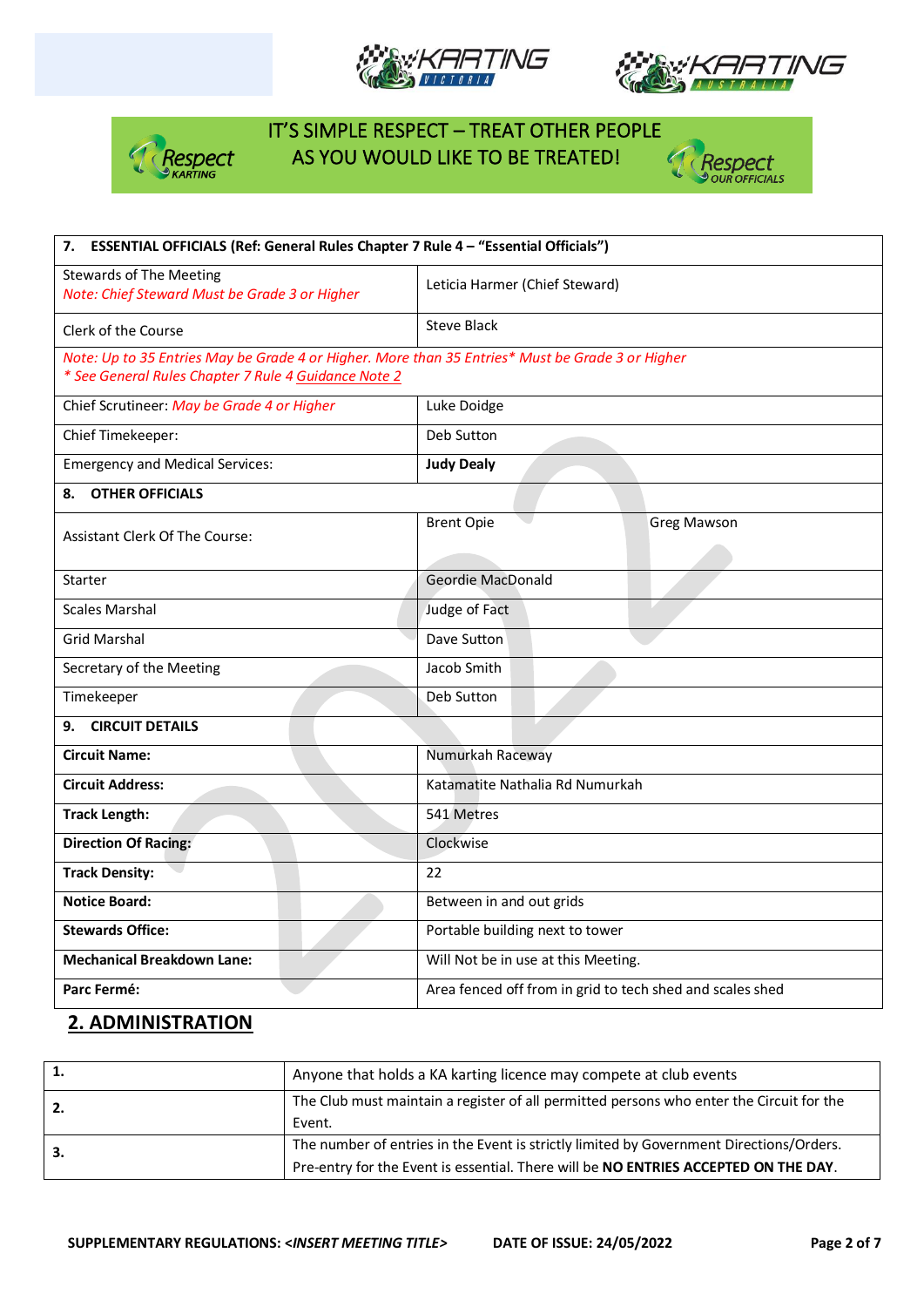







|                                                                                                                  |                                                    | The Competition Groups listed below are permitted to compete at this Meeting.          |                             |                                                                              |                                                                                                                          |  |  |  |
|------------------------------------------------------------------------------------------------------------------|----------------------------------------------------|----------------------------------------------------------------------------------------|-----------------------------|------------------------------------------------------------------------------|--------------------------------------------------------------------------------------------------------------------------|--|--|--|
| <b>COMPETITION GROUPS</b><br>4.                                                                                  |                                                    | Competition Group names as listed in the 2022 Australian Karting Manual Competition    |                             |                                                                              |                                                                                                                          |  |  |  |
|                                                                                                                  |                                                    | Rules Chapter 5 Rule 7 must be used.                                                   |                             |                                                                              |                                                                                                                          |  |  |  |
|                                                                                                                  |                                                    |                                                                                        |                             | See the Important Notes for Clubs About 4SS Racing (Class Rules, Chapter 20) |                                                                                                                          |  |  |  |
| <b>Competition Group</b>                                                                                         | <b>Eligible Classes for each Competition Group</b> |                                                                                        |                             |                                                                              |                                                                                                                          |  |  |  |
| Cadet                                                                                                            |                                                    | Cadet 9                                                                                | Cadet 12                    | Cadet 4SS                                                                    | <b>NOTE: Cadet 9 and Cadet 4SS MUST be</b>                                                                               |  |  |  |
|                                                                                                                  |                                                    |                                                                                        |                             | arranged behind Cadet 12.                                                    |                                                                                                                          |  |  |  |
| <b>Junior (Lower Performance)</b>                                                                                | KA4                                                | 4SS Junior<br>Yamaha                                                                   |                             |                                                                              |                                                                                                                          |  |  |  |
| <b>Junior (Higher Performance)</b>                                                                               |                                                    | KA3                                                                                    | KA <sub>2</sub>             | Junior Max                                                                   | Junior Performance                                                                                                       |  |  |  |
| <b>Senior 4 Stroke</b>                                                                                           |                                                    | 4SS Senior                                                                             | 4SS                         |                                                                              |                                                                                                                          |  |  |  |
|                                                                                                                  |                                                    |                                                                                        | Supermaxx                   |                                                                              |                                                                                                                          |  |  |  |
| <b>Senior (Lower Performance)</b>                                                                                |                                                    | KA4                                                                                    | KA3                         | Yamaha                                                                       | TaG 125 Restricted                                                                                                       |  |  |  |
| <b>Senior TaG</b>                                                                                                |                                                    | <b>TaG 125</b>                                                                         | X30                         |                                                                              |                                                                                                                          |  |  |  |
| <b>Open Performance</b>                                                                                          |                                                    | KZ <sub>2</sub>                                                                        | D <sub>D</sub> <sub>2</sub> | Gearbox                                                                      | Open Performance                                                                                                         |  |  |  |
| $\bullet$                                                                                                        |                                                    |                                                                                        |                             |                                                                              | Should any Competition Group reach 80% of the Track Density, the Classes in that Competition Group may be split into two |  |  |  |
| (2) groups.                                                                                                      |                                                    |                                                                                        |                             |                                                                              |                                                                                                                          |  |  |  |
| <b>ENTRIES</b><br>5.                                                                                             |                                                    |                                                                                        |                             |                                                                              |                                                                                                                          |  |  |  |
| 2.1 ENTRIES OPEN:                                                                                                |                                                    | <lnsert time=""> 24/05/2022</lnsert>                                                   |                             |                                                                              |                                                                                                                          |  |  |  |
|                                                                                                                  |                                                    | A minimum of one (1) day prior to the commencement of the Meeting 11.59PM 23/6/2022 NO |                             |                                                                              |                                                                                                                          |  |  |  |
| 2.2 ENTRIES CLOSE:                                                                                               |                                                    | LATE ENTRIES ACCEPTED.                                                                 |                             |                                                                              |                                                                                                                          |  |  |  |
| 2.4 ENTRIES CLOSE:                                                                                               |                                                    | 11.59PM 23/6/2022                                                                      |                             |                                                                              |                                                                                                                          |  |  |  |
| <b>ENTRY FEE</b><br>6.                                                                                           |                                                    |                                                                                        |                             |                                                                              |                                                                                                                          |  |  |  |
| 3.1 The Entry Fee for each Competition Group at this Meeting including GST including the TDF levy is as follows: |                                                    |                                                                                        |                             |                                                                              |                                                                                                                          |  |  |  |
| <b>Competition Group Name</b>                                                                                    |                                                    |                                                                                        |                             |                                                                              | <b>Entry Fee</b>                                                                                                         |  |  |  |
| All Groups                                                                                                       |                                                    |                                                                                        |                             |                                                                              |                                                                                                                          |  |  |  |
| Cadet and Junior Groups                                                                                          |                                                    |                                                                                        |                             |                                                                              | \$30                                                                                                                     |  |  |  |
| Senior Groups                                                                                                    |                                                    |                                                                                        |                             |                                                                              | \$40                                                                                                                     |  |  |  |
| Second or Third Groups Entered                                                                                   |                                                    |                                                                                        |                             |                                                                              | \$25                                                                                                                     |  |  |  |
| <b>ENTRY PROCEDURE</b><br>7.                                                                                     |                                                    |                                                                                        |                             |                                                                              |                                                                                                                          |  |  |  |
| 4.1 Each Entry for this Meeting must be made using the CMS as follows:                                           |                                                    |                                                                                        |                             |                                                                              |                                                                                                                          |  |  |  |
| Log on to your driver information via http://www.karting.net.au/<br>٠                                            |                                                    |                                                                                        |                             |                                                                              |                                                                                                                          |  |  |  |
| Click on the licence and entries icon (top centre of the screen)                                                 |                                                    |                                                                                        |                             |                                                                              |                                                                                                                          |  |  |  |
| Click on the "Enter a Race Meeting" icon                                                                         |                                                    |                                                                                        |                             |                                                                              |                                                                                                                          |  |  |  |
| Enter your log on details<br>٠                                                                                   |                                                    |                                                                                        |                             |                                                                              |                                                                                                                          |  |  |  |
| Under 'My Details' functions, choose 'Pre Enter Race Meeting'                                                    |                                                    |                                                                                        |                             |                                                                              |                                                                                                                          |  |  |  |

• Choose the State in which the Meeting is being held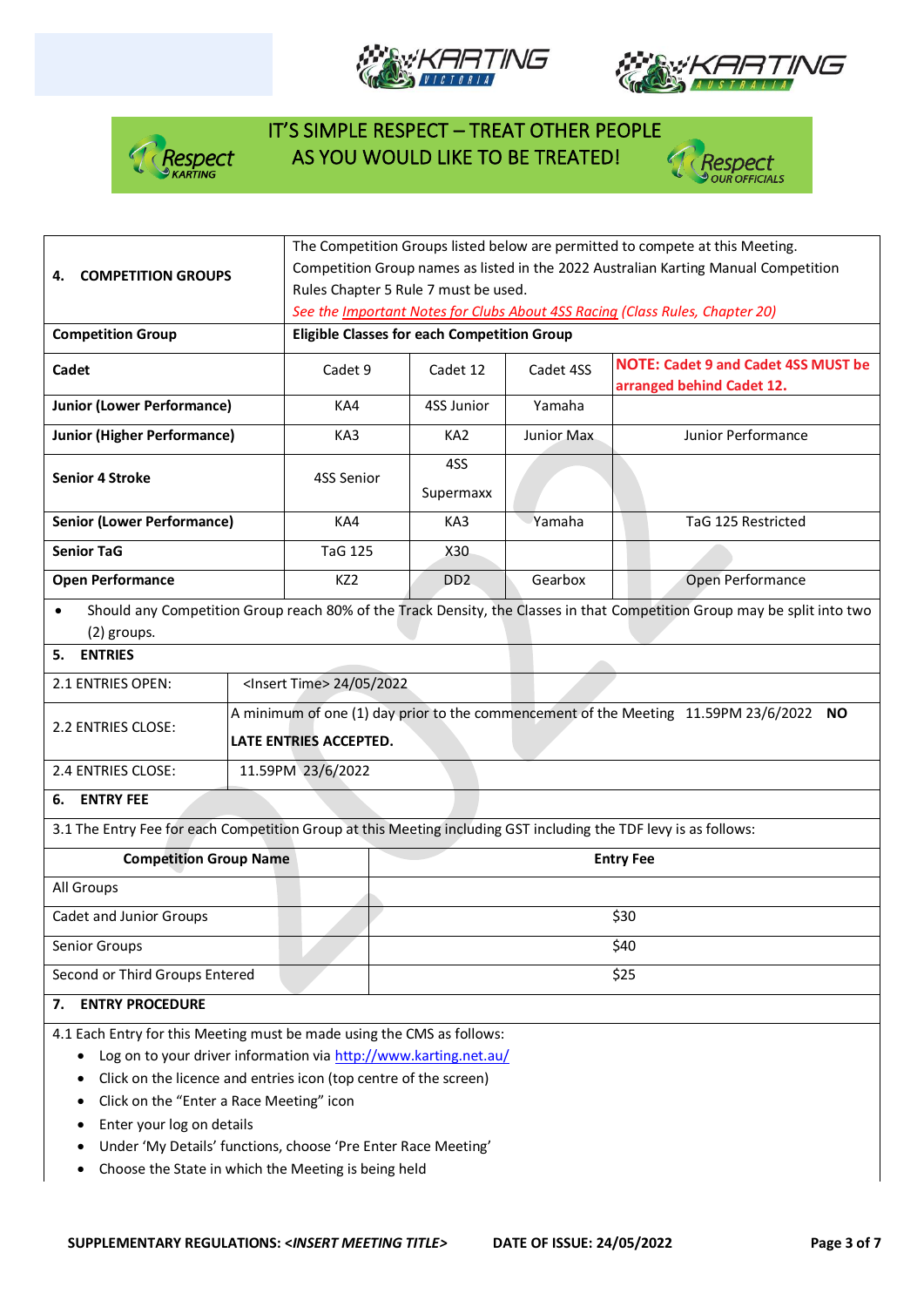







### • Choose the Club who is the Organiser of the Meeting

4.2 Payment of the Entry Fee can be made as follows:

Credit card Payments can be made via CMS using SecurePay ONLY

#### **8. MINIMUM ENTRIES**

5.1 6 is the minimum number of pre-entries which must be received for each Competition Group.

5.2 If insufficient entries are received for a Competition Group to form in its own right, the Competition Group must be consolidated in accordance with the Competition Rules Chapter 1 – Rule 9.

#### **9. BRING A MATE SESSION**

6.1 A "Bring a Mate" session Will Not be conducted at this Meeting.

#### **10. TEAMS COMPETITION**

7.1 Teams Competition Will Not be conducted at this Meeting.

# **3. SPECIFIC COVID-19 RESTRICTION AND MITIGATION REQUIREMENTS**

**COVIDSafe ACTION PLAN** (When required at law)

The Club has completed a COVIDSafe Action Plan and submitted it to the relevant State Government Department. All actions identified as being required to be done to create a COVIDSafe Event and Club facility must be carried out prior to and during the Event.

| $1000$ $111$ $1100$ $1100$<br>1. | PERMITTED AND NON-PERMITTED PERSONS                                                                                       |
|----------------------------------|---------------------------------------------------------------------------------------------------------------------------|
|                                  | No person who has symptoms consistent with COVID-19 (this includes any fever, respiratory                                 |
| 1.1.                             | symptoms, shortness of breath, sore throat, cough, lack of smell or fatigue) is permitted to attend                       |
|                                  |                                                                                                                           |
|                                  | the Circuit or participate in the Event.                                                                                  |
|                                  | Any person who starts to feel unwell or to exhibit symptoms of COVID-19 during the Event must                             |
| 1.2.                             | immediately avoid contact with all persons at the Circuit and MUST IMMEDIATELY LEAVE the                                  |
|                                  | Circuit.                                                                                                                  |
|                                  |                                                                                                                           |
|                                  | Note - The number chosen in 2.1 must not exceed the maximum number of people permitted to gather under State              |
| 2.                               | <b>Public Health Authority Orders/Directions/Regulations.</b>                                                             |
|                                  | SOCIAL DISTANCING AND DENSITY REQUIRMENTS                                                                                 |
| 2.1.                             | Essential Karting Personnel and Permitted Persons are not permitted to gather in groups greater than Choose a             |
|                                  | number while in attendance at the Event. (Delete if no limit on Group size by the State Government required)              |
| 2.2.                             | Government prescribed Social Distancing measures must always be observed.                                                 |
| 2.3.                             | The use by Permitted Persons of any indoor facilities is strictly limited by the Density Quotient of the room as included |
|                                  | in the Club's COVIDSafe Action Plan.                                                                                      |
| 2.4.                             | Food service provided at the Event must fully comply with all State Public Health Authority                               |
|                                  | Orders/Directions/Regulations.                                                                                            |
|                                  | Hand Hygiene must be available at all food service outlets.                                                               |
|                                  | Regular cleaning in accordance with the Club's COVIDSafe Action Plan MUST be carried out throughout the Event.            |
| 3.                               | <b>Check In Requirements</b>                                                                                              |
|                                  | All Attendees MUST complete and submit the Karting Australia COVID-19 Declaration, or the compulsory State                |
| 3.1                              | Government issued QR Code Check-In (delete which is not relevant) upon arrival at the venue if required by the            |
|                                  | <b>State or Federal Government.</b>                                                                                       |
|                                  |                                                                                                                           |
| 4.                               | HYGIENE FACILITIES - TOILET/WASHROOM FACILITIES and HAND SANITISER                                                        |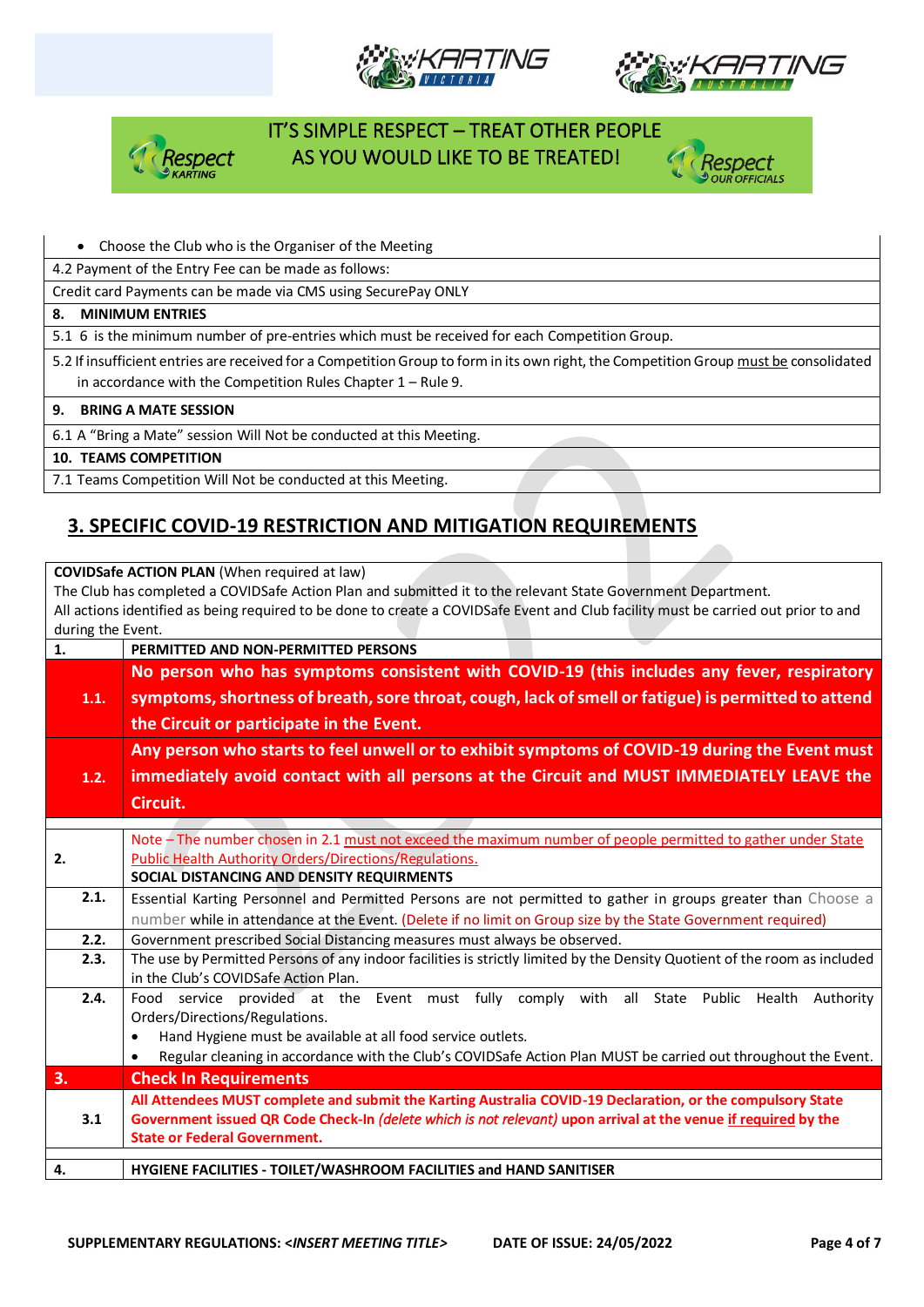







| 4.1 | The Club is required to provide facilities to ensure general and sensible hygiene practices are maintained.                                                                                                                                                                                      |
|-----|--------------------------------------------------------------------------------------------------------------------------------------------------------------------------------------------------------------------------------------------------------------------------------------------------|
| 4.2 | Toilet and washroom facilities at the Circuit must be open and available for use.                                                                                                                                                                                                                |
| 4.3 | Washroom facilities must be properly equipped with liquid soap, running water and either air hand driers or paper<br>towels.<br>The toilets and washroom facilities must be cleaned at least once during the day or as otherwise required in<br>accordance with the Club's COVIDSafe Action Plan |
| 4.4 | It is strongly recommended that Essential Karting Personnel and Permitted Persons bring their own supply of hand<br>sanitiser for use in accordance with government recommendations in addition to hand sanitiser that is supplied by the<br>Club.                                               |

# **4. COMPETITION**

| 1.                |                                                                                                              | <b>FORMAT OF RACING - CLUB COMPETITION GROUPS</b>                                            |                                                                                                                     |    |  |        |                                                                                                                    | 2.  |
|-------------------|--------------------------------------------------------------------------------------------------------------|----------------------------------------------------------------------------------------------|---------------------------------------------------------------------------------------------------------------------|----|--|--------|--------------------------------------------------------------------------------------------------------------------|-----|
| 1.1               | <b>Practice</b>                                                                                              |                                                                                              | There will be one session of 6 minutes                                                                              |    |  |        |                                                                                                                    |     |
| 1.2               | Qualifying                                                                                                   | There will be time qualifying at this meeting 6 minute session                               |                                                                                                                     |    |  |        |                                                                                                                    |     |
|                   |                                                                                                              | If Timed Qualifying occurs (Order of Karts on the grid must be random - no high/low numbers) |                                                                                                                     |    |  |        |                                                                                                                    |     |
| 1.3               | <b>Heats &amp; Final</b>                                                                                     |                                                                                              |                                                                                                                     |    |  |        | The system of gridding will be in accordance with State Regulations - Club Competition Format 18                   |     |
| 5.                | <b>DISTANCES</b>                                                                                             |                                                                                              |                                                                                                                     |    |  |        |                                                                                                                    | 6.  |
| Heat 1            |                                                                                                              | 10                                                                                           | Heat 2                                                                                                              | 10 |  | Heat 3 | 10                                                                                                                 |     |
|                   |                                                                                                              |                                                                                              | Final                                                                                                               | 12 |  |        |                                                                                                                    |     |
| 9.                | <b>ACCESS TO CIRCUIT</b>                                                                                     |                                                                                              |                                                                                                                     |    |  |        |                                                                                                                    | 10. |
| 3.1               |                                                                                                              |                                                                                              | Competitors will be permitted to enter the Circuit from 7.00am on 26/6/2022                                         |    |  |        |                                                                                                                    |     |
|                   | <b>13. DRIVERS BRIEFING</b>                                                                                  |                                                                                              |                                                                                                                     |    |  |        | 14.                                                                                                                |     |
| 4.1               | Drivers Briefing notes will be advised in an electronic format OR over the PA system to all Competitors. Any |                                                                                              |                                                                                                                     |    |  |        |                                                                                                                    |     |
|                   |                                                                                                              |                                                                                              | questions should be directed to the Chief Steward prior to the start of Competition.                                |    |  |        |                                                                                                                    |     |
| 17. SCRUTINEERING |                                                                                                              |                                                                                              |                                                                                                                     |    |  |        |                                                                                                                    | 18. |
|                   |                                                                                                              |                                                                                              | All Competitors will be required to complete an electronic Scrutineering Form (Insert the link to the Scrutineering |    |  |        |                                                                                                                    |     |
| 5.1               |                                                                                                              |                                                                                              |                                                                                                                     |    |  |        | Form provided by KA) via a URL provided to them by the Host Club. Form is to be received prior to close of entries |     |
|                   |                                                                                                              | and filled out correctly with transponder number                                             |                                                                                                                     |    |  |        |                                                                                                                    |     |
| 5.2               |                                                                                                              |                                                                                              | This form will be submitted to the Race Secretary in an electronic format.                                          |    |  |        |                                                                                                                    |     |
| 5.3               |                                                                                                              |                                                                                              | Scrutineering Stickers will be available for collection from Steward Room between 8.00am and 9.00am                 |    |  |        |                                                                                                                    |     |
| <b>21. FUEL</b>   |                                                                                                              |                                                                                              |                                                                                                                     |    |  |        |                                                                                                                    | 22. |
| 6.1               |                                                                                                              |                                                                                              | PULP and E10 PULP are the only fuels permitted to be used at this Meeting.                                          |    |  |        |                                                                                                                    |     |
| 6.2               |                                                                                                              | Control Fuel Will Not be used at this Meeting.                                               |                                                                                                                     |    |  |        |                                                                                                                    |     |
| 6.3               |                                                                                                              |                                                                                              |                                                                                                                     |    |  |        |                                                                                                                    |     |
| 25. TIMETABLE     |                                                                                                              |                                                                                              |                                                                                                                     |    |  | 26.    |                                                                                                                    |     |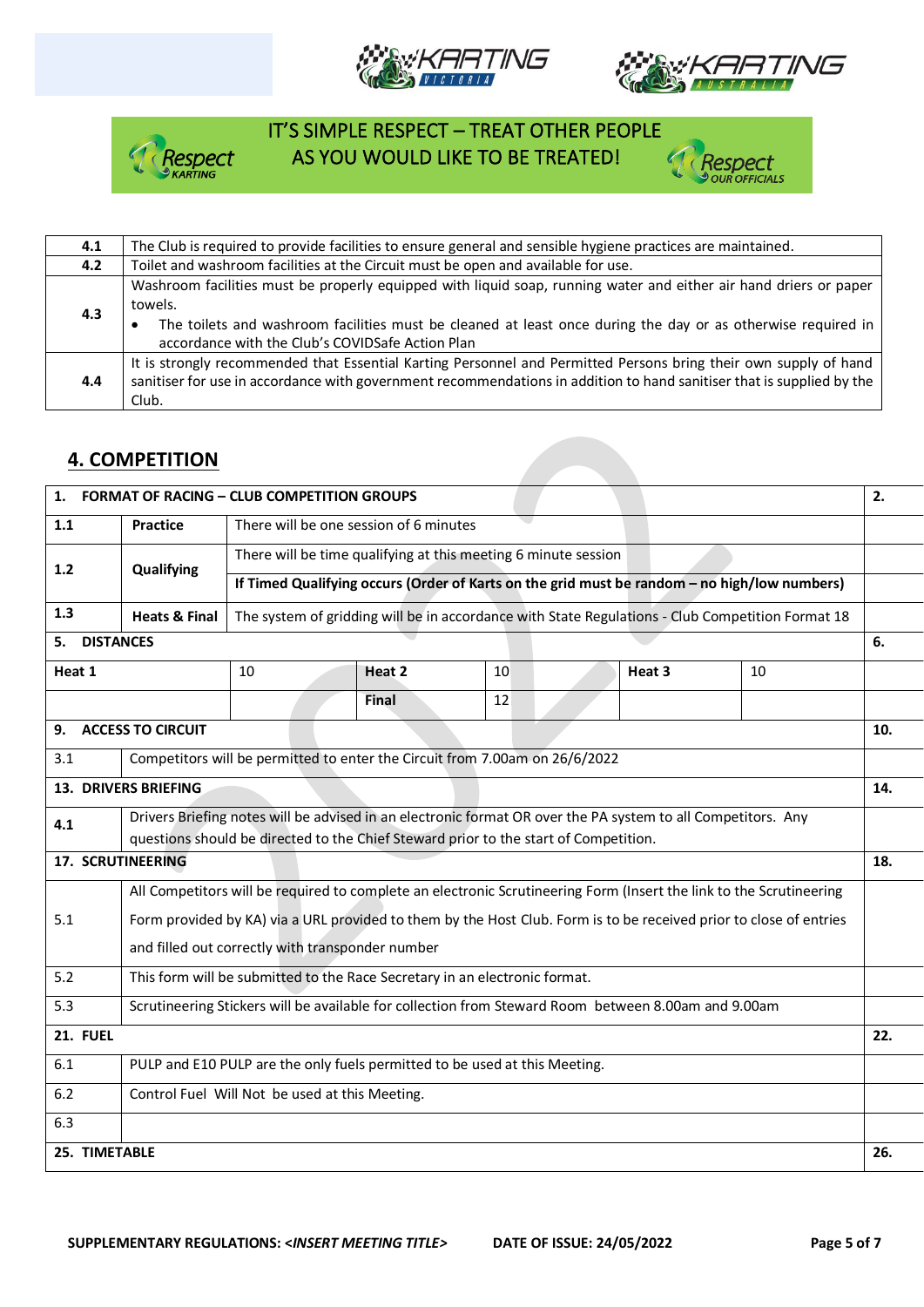







| 7.1           | Sunday and 26/06/2022                                                  |                                                                                                                   |     |
|---------------|------------------------------------------------------------------------|-------------------------------------------------------------------------------------------------------------------|-----|
|               | <b>TIME</b>                                                            | <b>ACTIVITY</b>                                                                                                   |     |
| $\mathsf{a}$  | 7.00am                                                                 | Gates open                                                                                                        |     |
| b)            | 8.00am                                                                 | Canteen opens                                                                                                     |     |
| $\mathsf{c})$ | 8.00am                                                                 | Practice                                                                                                          |     |
| $\mathsf{d}$  | 9.00am                                                                 | Qualifying                                                                                                        |     |
| $\epsilon$    | After drivers briefing                                                 | Racing                                                                                                            |     |
|               | <b>29. TROPHIES AND PRIZES</b>                                         |                                                                                                                   | 30. |
| 8.1           | Trophies for podium positions. Race format 18. See state sporting regs |                                                                                                                   |     |
| 8.2           |                                                                        | There will be a gathering for a Presentation of Trophies and Prizes at the end of Competitio0n in accordance with |     |
|               | <b>Government Restrictions</b>                                         |                                                                                                                   |     |

## **4. CIRCUIT SPECIFIC REQUIREMENTS**

| $\mathbf{1}$ | <b>PADDOCK ALLOCATION</b>                                                                                                                                                                                            |
|--------------|----------------------------------------------------------------------------------------------------------------------------------------------------------------------------------------------------------------------|
|              | Paddock allocation Will Not will occur for the Meeting, please use common sense.                                                                                                                                     |
| 2.           | <b>MEDICAL SERVICES</b>                                                                                                                                                                                              |
| 2.1.         | Any Medical assistance that is required outside of the operating hours when Kart's are not on the Race Track please<br>contact 000. The address to give to the Emergency Services is:                                |
|              | "Your Specific Location"                                                                                                                                                                                             |
|              | Goulburn Valley Kart Club                                                                                                                                                                                            |
|              | Katamatite Nathalia Road Numurkah                                                                                                                                                                                    |
| 3.           | <b>KART RETRIEVAL</b>                                                                                                                                                                                                |
| 3.1.         | Pit Crew with trolleys Will Not be given access to the Circuit during Qualifying and Racing.                                                                                                                         |
| 3.2.         | Retrieval of Karts is at the discretion of the Clerk of the Course, high vis vests will not be supplied                                                                                                              |
| 3.3.         | Pit Crew must only enter the Circuit when permitted by the Grid Marshal or the Clerk of the Course and then only if<br>wearing a HIGH VISIBILITY SAFETY VEST on the upper torso.                                     |
| 3.4.         | Karts can be retrieved via closest gate                                                                                                                                                                              |
| 4.           | <b>ADDITIONAL VENUE REQUIREMENTS</b>                                                                                                                                                                                 |
| 4.1.         | Subject to any applicable laws which may govern the access of animals, including but not limited to guide dogs, no<br>animals are allowed anywhere within the facility.                                              |
| 4.2.         | No dumping of Fuel or Tyres, please make your own arrangements.                                                                                                                                                      |
| 4.3.         | No unlicenced driving of motor vehicles permitted at the Circuit.                                                                                                                                                    |
| 4.4.         | No motorised scooters, mini bikes, roller blading, skateboards, bicycles and tricycles allowed at the complex during the<br>entire Meeting. Officials may confiscate any such items for the duration of the Meeting. |